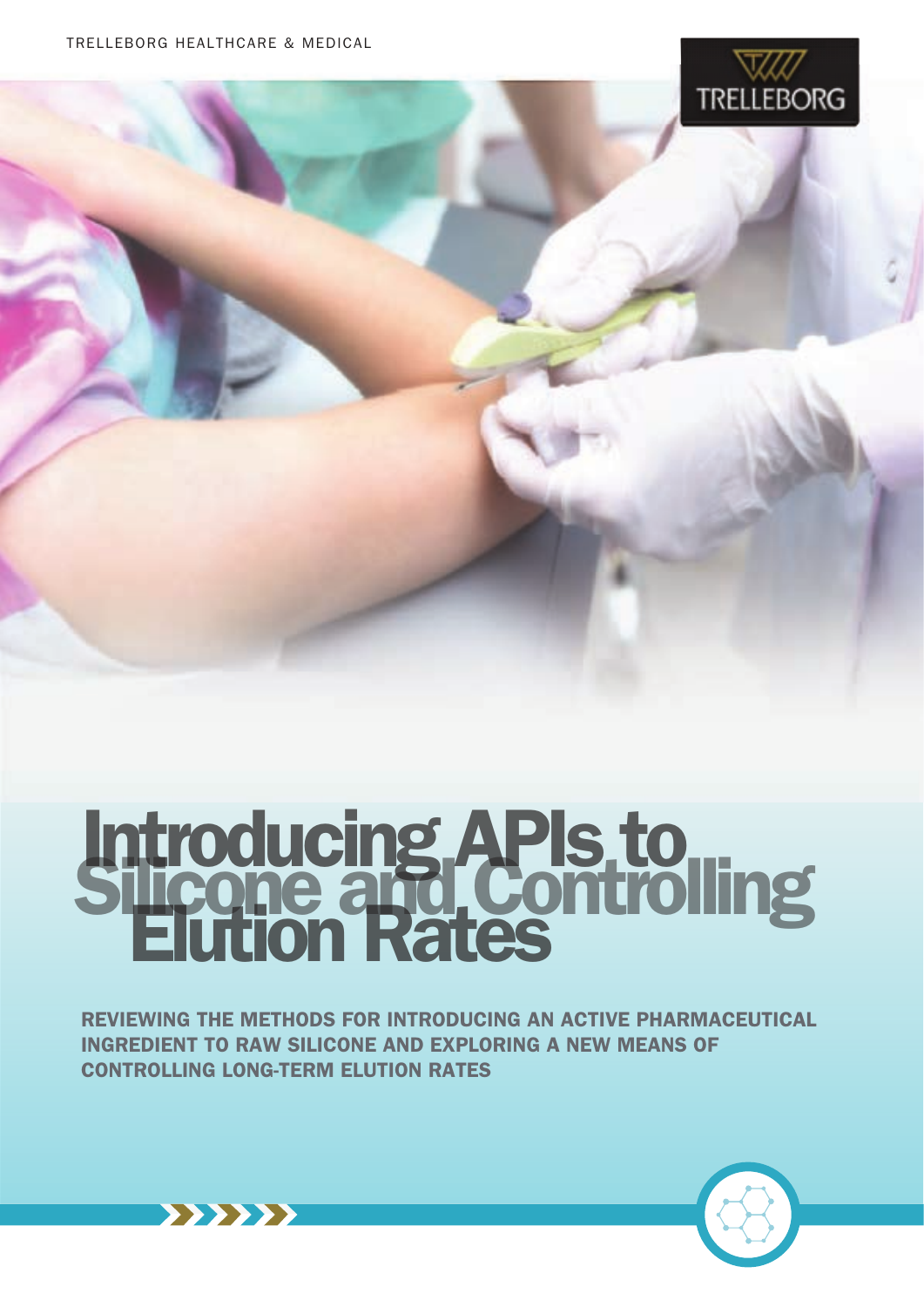# Introduction

Single-entity combination devices, which are therapies containing manufactured components that have both device and drug elements, have shown the potential to address some of the most challenging chronic conditions patients face today. Through continued development of these technologies, patients will realize significant improvements to their quality of life, such as spending less time managing their condition, minimization of side effects from the therapeutics, and an overall greater confidence in the therapy's ability to treat their condition. The scientific community has also focused heavily on researching these technologies due to the potential benefits and have suggested their viability in addressing both chronic and life-threatening conditions.

Market projections share this optimism, with an expectation that device developers and pharmaceutical companies will continue to invest in bringing these unique solutions to market. However, to achieve the expected impact, manufacturing processes must continue to evolve, while the number of drug compounds formulated into these unique therapies also increases. Most existing drug compounds exhibit various sensitivities that may cause them to break down at different points in the manufacturing process, which present significant hurdles to these expectations. Because of this, it is critical for manufacturers to understand the methods in use today.

This whitepaper provides insight into the above, delivering a baseline understanding of what combination products are, their market potential, and describing the manufacturing methods in use today. To provide as much insight as possible, several case studies detail applications Trelleborg and its partners have worked on to explore alternative manufacturing methods that would allow for the expansion of the number of drug forms capable of formulating into single entity combination products. Sharing of this information is with the hope that it inspires the reader to further explore and consider this delivery form, thus making their own contributions to this unique and promising field of therapy.

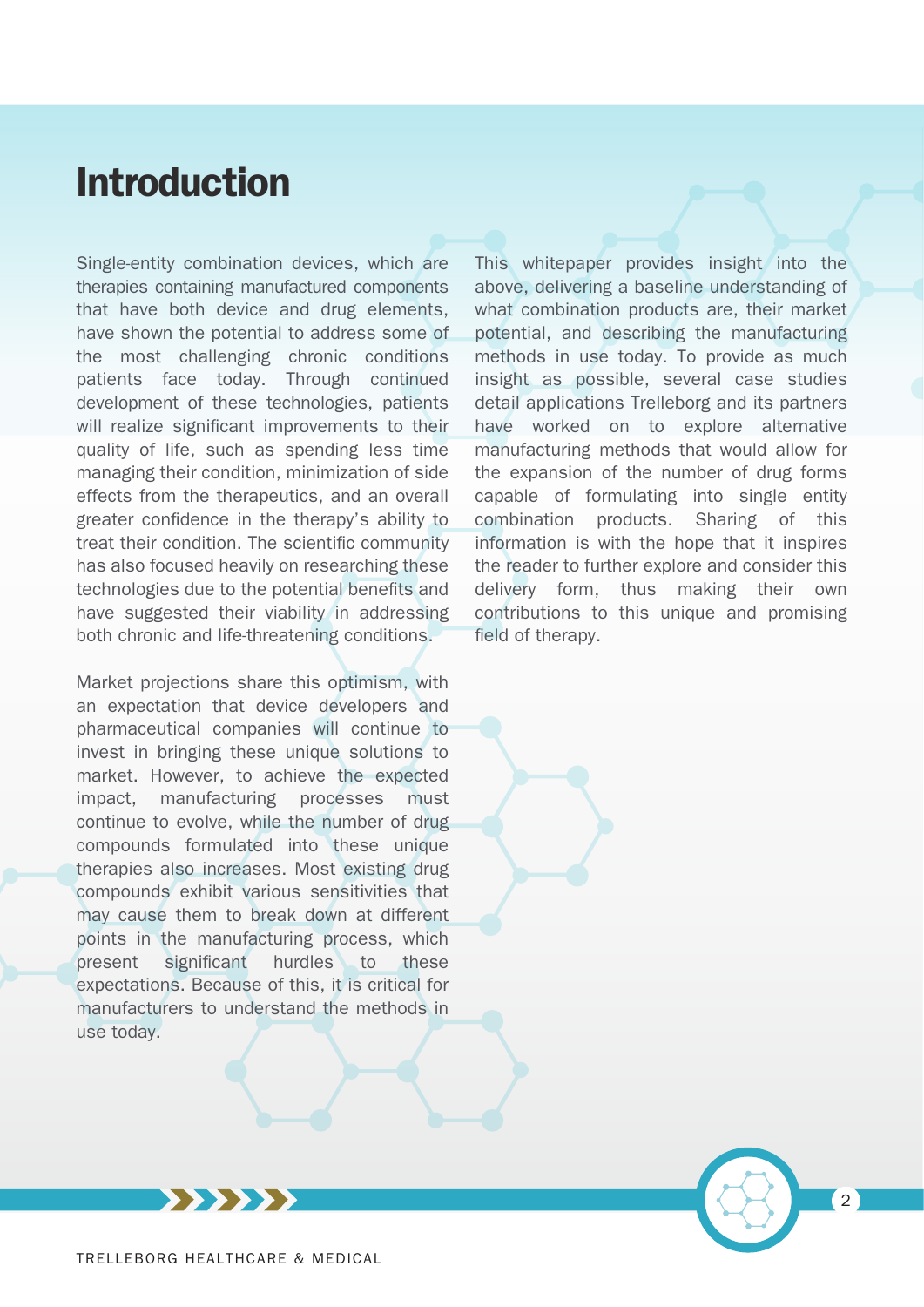# What is a Combination Product?

Combination products involve the integration of multiple drug, device and biological elements into a single therapeutic product.

The FDA defines combination products in  $21$  CFR 3.2(e) to include:

- 1. A product comprised of two or more regulated components, i.e., drug/device, biologic/device, drug/biologic, or drug/device/biologic that are physically, chemically, or otherwise combined or mixed and produced as a single entity;
- Two or more separate products packaged 2. together in a single package or as a unit and comprised of drug and device products, device and biological products, or biological and drug products;
- 3. A drug, device, or biological product packaged separately that according to its investigational plan or proposed labeling is intended for use only with an approved individually specified drug, device, or biological product where both are required to achieve the intended use, indication, or effect and where upon approval of the proposed product the labeling of the approved product would need to be  $changed$ , e.g., to reflect a change in intended use, dosage form, strength, route of administration, or significant change in dose;



4. Any investigational drug, device, or biological product packaged separately that according to its proposed labeling is for use only with another individually specified investigational drug, device, or biological product where both are required to achieve the intended use, indication, or effect.

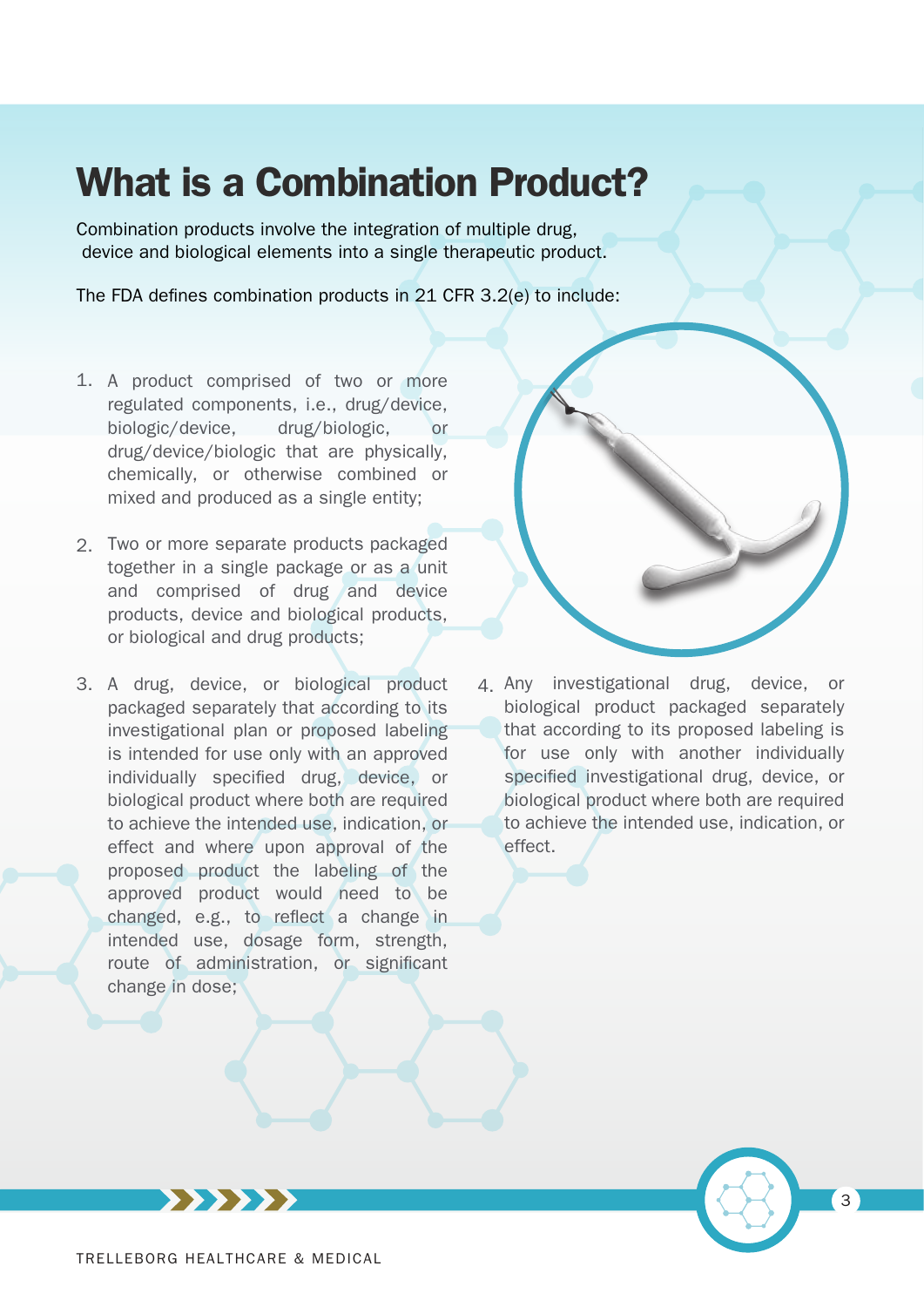# Market

### Market Statistics:

Trends in the medical device market favor devices that are smaller, smarter, and less invasive. A considerable focus is on precision, especially for products used for drug delivery, as too much or little of a desired drug can adversely affect the patient's experience, recovery, and daily life.

The combination product market continues to show strong signs of growth, especially for implantable, portable, and wearable devices that elute regular controlled doses of an Active Pharmaceutical Ingredient (API) precisely and consistently to a treatment area. In addition to ensuring an accurate dosage over an extended period, the precision release of an API helps to reduce the chances of side effects by minimizing dosage and optimizing the drug presence at the target site.

Valued at 215.4 billion USD in 2019, the global market size for drug delivery devices

### Key Market Trends:

Technological advancements in the drug delivery device market have made devices with this function more patient-friendly, accessible, and accurate. Moreover, the increasing popularity of minimally invasive surgeries and portable, wearable, and implantable devices will impact market growth

will have an anticipated compound annual growth rate (CAGR) of 10% through 2025. This projected growth rate is supported by the trend toward the increased adoption of devices that effectively deliver precise amounts of a drug to a targeted site. Reasons for the growth of this market are given as the increasing incidence of chronic diseases, such as prostate cancer, cardiovascular diseases, colorectal cancer, diabetic neuropathy, increasing concerns related to obesity and diabetes, and a growing population.

The global implantable drug delivery devices market is forecast to grow from \$18.82 billion USD in 2020 to 29.85 billion USD by 2025, a CAGR of 10%. Of this market, non-biodegradable devices account for the largest market share, the majority of which are polymeric matrix-based ] systems. <sup>1</sup>

positively. The combination of these trends position drug-eluting devices as highly effective options for medical device manufacturers.

The injectable method of administration will still expand at the quickest rate. Products in

1 https://www.globenewswire.com/news-release/2021/08/12/2279463/28124/en/Global-29-84-Billion-Implantable-Drug-Delivery-Devices-Markets-2015-2020-2020-2025F.html



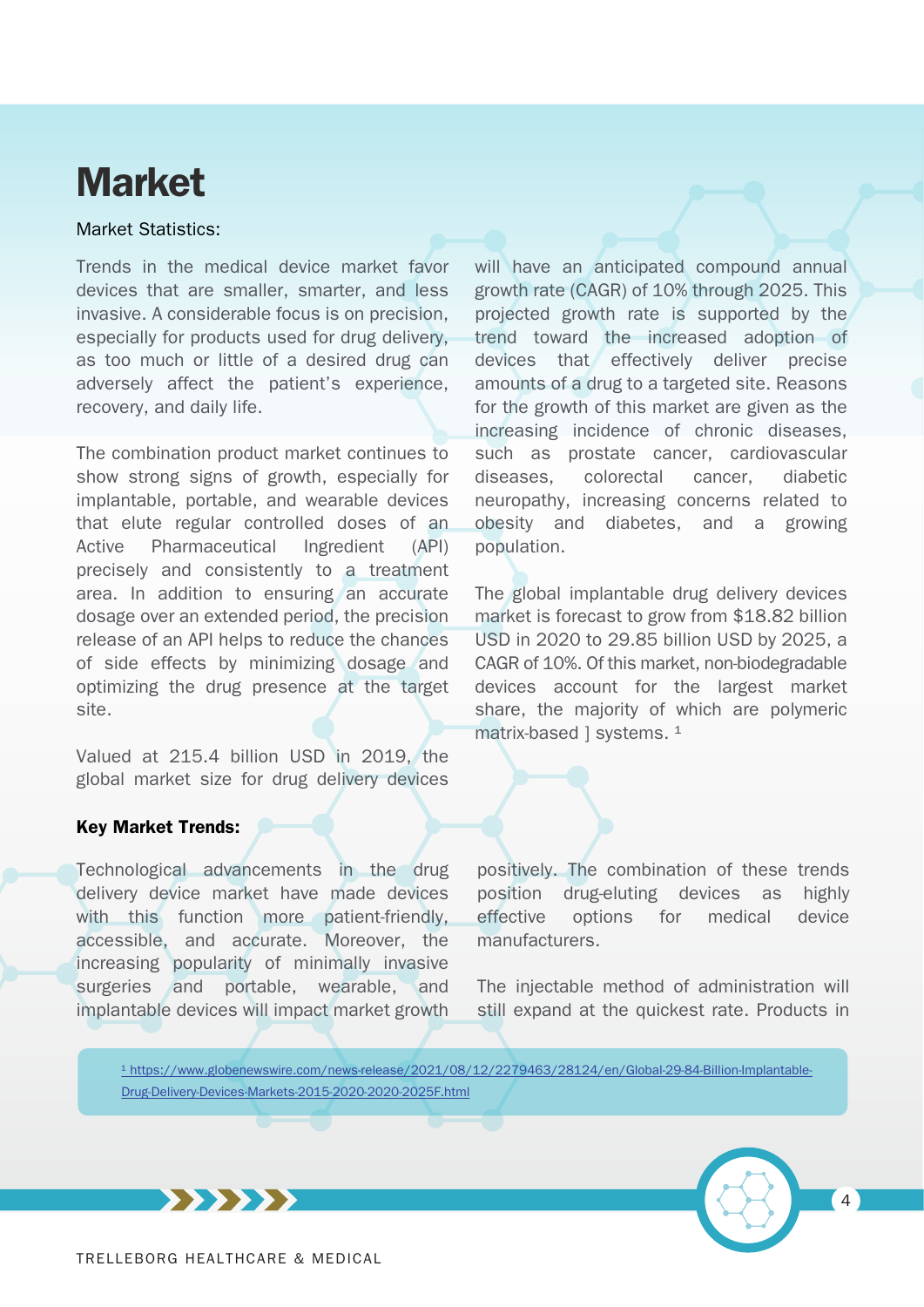this category include prefilled syringes and pen injectors. The growth of other markets, such as syringes made from chemically inert polymers, are also driving the growth of the drug delivery device market and advancement of the devices.

While projections anticipate strong market growth, manufacturers are facing challenges. One major challenge is the inefficiency in delivering poorly soluble drugs. Additionally,

the potential for the uncontrolled release of drugs is a concern, as this may lead to adverse side effects.

Combination products also involve components that not normally controlled by medical device regulatory authorities. This raises regulatory, policy, and review management challenges for both the manufacturers of devices and governing authorities.

# Defining a Drug-Eluting Device

Drug-eluting devices can be separated into two categories, biodegradable and non-biodegradable.

Biodegradable (or bioresorbable) drug-eluting devices use biocompatible materials, such as polyester amide (PEA), to deliver drugs. Once implanted, the devices decompose over time.

Non-biodegradable (or biodurable) drug-eluting devices use biocompatible materials like silicone rubber, thermoplastic polyurethane (TPU), and others to deliver drugs. Silicone is the preferred material for devices due to its predictability in manufacturing, as well as the relative ease in modifying its chemical makeup.

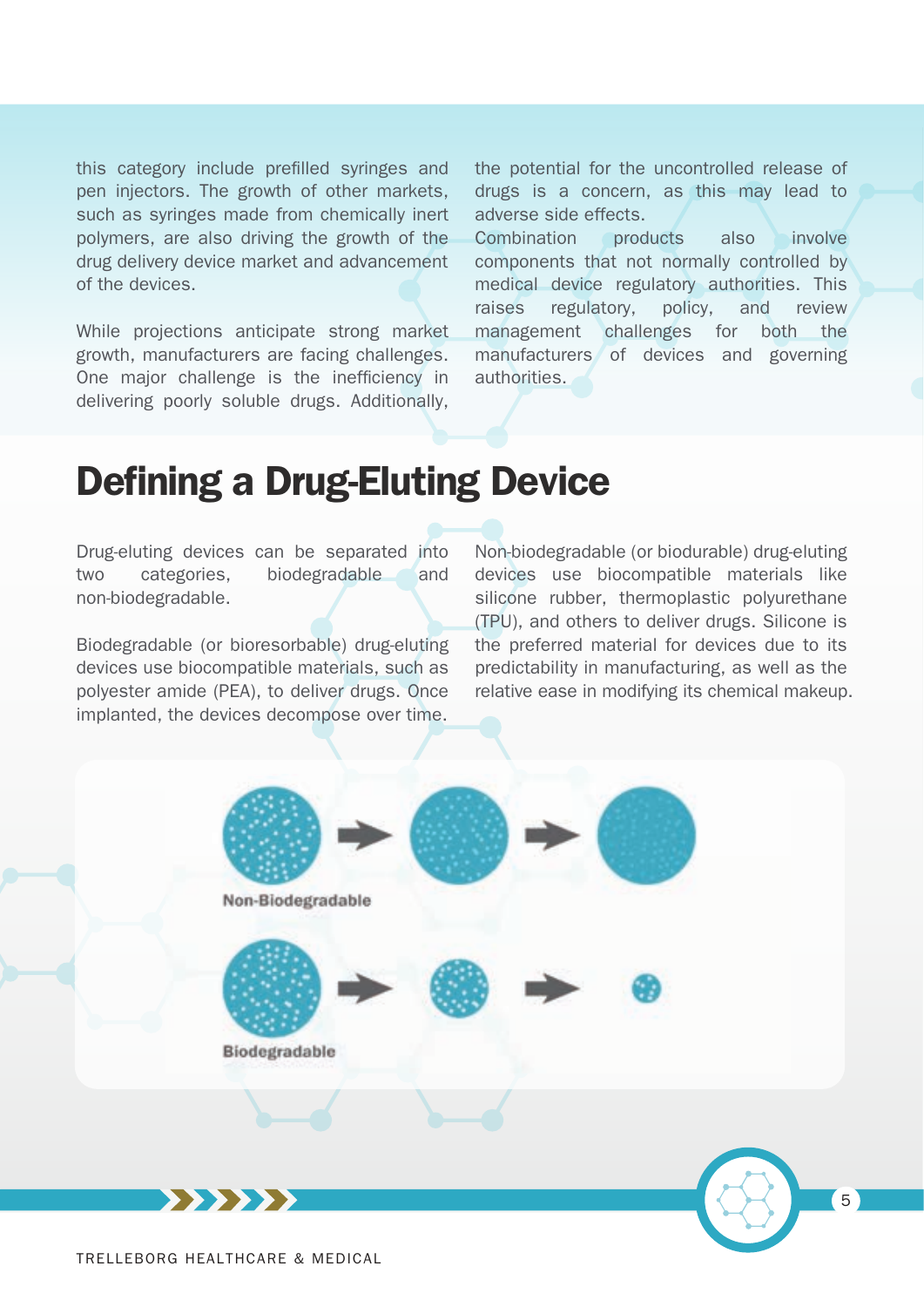# Current uses for drug-eluting devices

Drug-eluting products, whether implanted, wearable, portable, or used during medical procedures, are a popular means of monitoring chronic-disease, guarding against inflammation and infection, and for drug delivery.

#### Drug-Eluting Main Product Applications

- o Female Healthcare
- o Wound Care
- o Steroidal Collars
- o Pacemaker Leads
- o Ophthalmic Devices
- o Solid Implant Dosage Forms



# Advantages of API Elution

- Controlled release of the API instead of bolus-type delivery, enabling consistent maintenance of API concentrations within an optimal therapeutic range.
- Implanted devices provide localized, site-specific, sustained, and targeted drug delivery.
- When contrasted with systemic administration, this approach permits delivery of longer-term therapeutic dosages while minimizing adverse side effects.
- Improved patient compliance; most healthcare practitioners agree that with an aging population, compliance becomes less certain and therefore, more important.
- Improved functionality helping to prevent local as well as systemic infection.
- Lowering of dosage requirements results from reduction of systemic drug levels through delivery of the drug to targeted areas within the body.
- Simplified treatment regimens lead to fewer visits to the practitioner, relieving the strain on health services.



TRELLEBORG HEALTHCARE & MEDICAL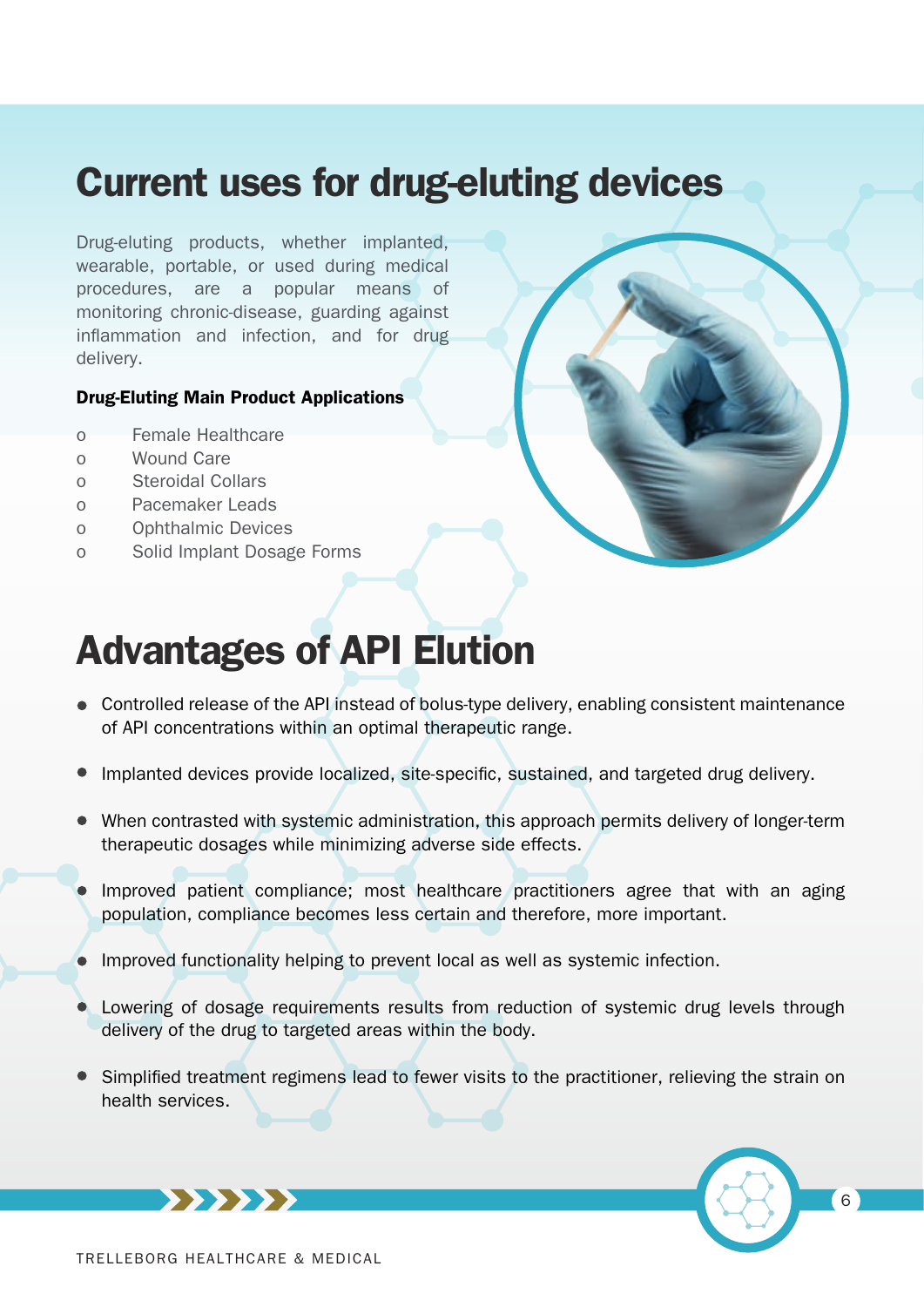# Methods of combining an API and Silicone

Silicone stands out as one of the most successful materials to support the production and advancement of combination products. Its biocompatibility and porousness make it a perfect fit for implantable devices. Two established methods of adding an API to

#### Adding an API to Raw Silicone

Introducing an API into silicone requires the expert meshing of chemistry and engineering. The process usually involves the combination of Liquid Silicone Rubber (LSR) with an API before fabrication into a silicone part. Ideally, the API combines with both sides of the raw silicone immediately before extrusion, molding, or sheeting.

The advantage of adding an API to silicone before fabrication is the achievement of an

#### Manufacturing Considerations

There are several crucial manufacturing factors to consider when combining APIs with raw silicone. Some APIs can poison the silicone cure. For example, chlorhexidine, a common antimicrobial, is available as a base and an acetate. If the acetate mixes and cures well with silicone, the base will poison the silicone cure.

Temperature is another key consideration due to the upper stability limit of many drugs being relatively low. For example, most hormones used in contraceptives begin to degrade at temperatures over /248 °F, but many silicone formulations have a cure temperature of /392 °F. In this case, and others, it is essential to

silicone include the addition of an API to raw silicone and the impregnation of vulcanized silicone with an API by immersion. Another more recent method is to use a silicone membrane to control the release of the API over the lifetime of the product

accurate mass ratio of drug to silicone. Typically, the ratio is plus or minus 5% of the target mass ratio or better, making this process ideal for creating devices designed to deliver a precise dose of medication, such as a skin patch for pain medication or a vaginal ring for contraception. It is most common for the addition of a powder-form API to the silicone. This is usually the most stable form of the drug, though liquid drug formulations are also suitable.

select a low-temperature curing silicone and to carefully control the manufacturing process to ensure the temperature does not exceed the stability limit of the drug.

An additional factor is that many APIs are hazardous in powdered form, so stringent engineering controls must be put in place and safety procedures must be carefully monitored.



TRELLEBORG HEALTHCARE & MEDICAL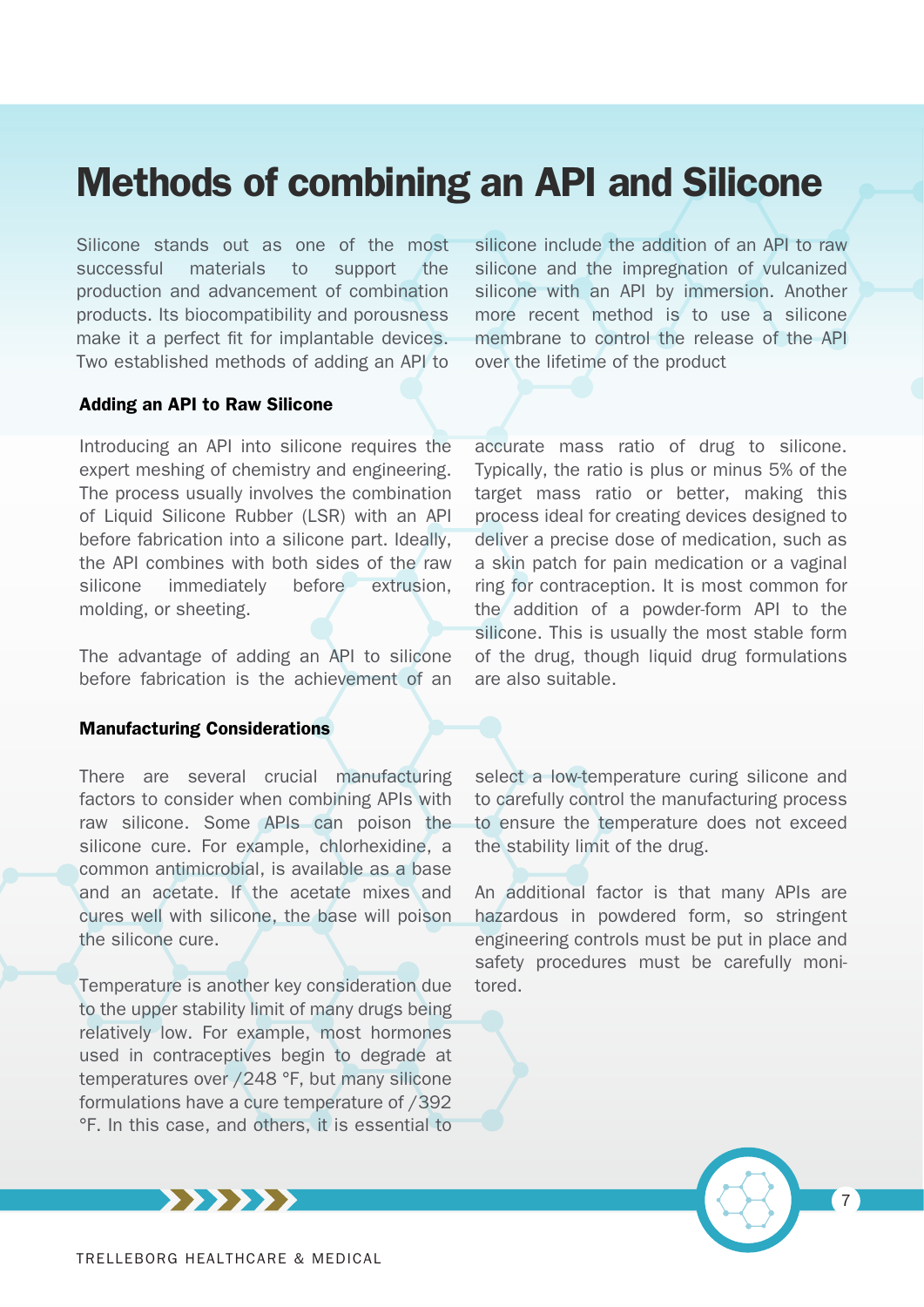# Impregnating Vulcanized Silicone with an API

A second method of introducing an API to silicone is to immerse a finished silicone part in a drug-loaded solvent to impregnate it with a drug, such as an antibacterial or antimicrobial.

There are several advantages to this process; it is a relatively mature technology, the timeline is usually short because the design/manufacturing process for the product doesn't change, regulatory approval is typically easier to obtain, and the results are highly repeatable.

 However, the drawback is that this process is not as precise as adding an API to raw silicone from a mass ratio perspective, so it is only appropriate when precise drug-release rates are not critical. A good application for this method is an anti-inflammatory released from a pacemaker lead. The API is there to improve the safety or efficacy of the device without control in micrograms per day. In addition, only silicone and some types of thermoplastic elastomers can be successfully impregnated with APIs.

### Manufacturing Considerations

The manufacturing process involves adding an API to a solvent that completely solubilizes the drug to create a mixture that is 100% homogenous. Common solvents for this application include chloroform, benzene, and toluene. The solvent swells the silicone, allowing the API to impregnate the vulcanized piece. After the immersion period, removal of the component from the solution and allows the solvent to evaporate, leaving the API impregnated in the silicone matrix. Most often, APIs are added to some type of extruded material, such as a catheter or pacemaker lead, but this process works for calendared and molded components as well.

A number of variables, including the type of drug and the thickness of the materials, determine the amount of API that can be impregnated into the silicone. Manufacturers

must be familiar with the required development and testing procedures involved in determining the degree of impregnation.

Additionally, labeling for enhanced products must be carefully considered. It is difficult and time consuming to prove the efficacy of drug additives, although anecdotal evidence shows that adding antimicrobials usually reduces infection rates and anti-inflammatories have positive effects. Many manufacturers include drug additives in product designs and simply claim that the addition may enhance performance or help prevent infection.

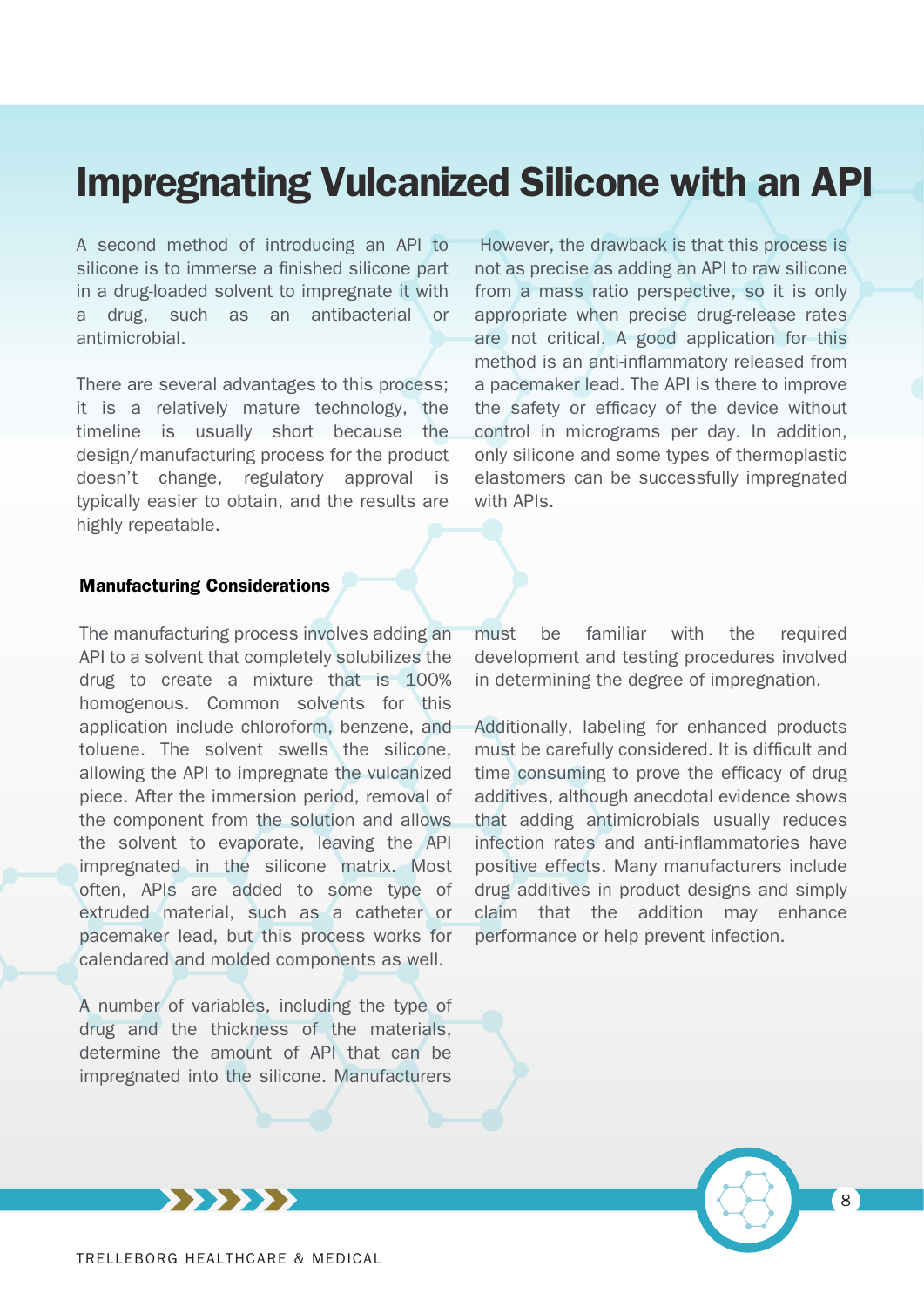# Silicone Membrane for Controlled Elution

When you create a dispersion of silicone, a lot of parameters are open. Instead of opening the material up to these variables, using a silicone membrane enables manufacturers to control the elution rate by punching holes in silicone.

One method is for the membrane, such as an extruded silicone tube, to have small windows punched in the sides. The tube, filled with compressed hard drug tablets and sealed on both ends with Room-Temperature Vulcanizing (RTV) silicone, elutes through these windows as the tablets dissolve.

Another method for using a membrane is to have windows in the extrusion initially covered with a Polyvinyl Alcohol Membrane (PVA). Once implanted, the membranes dissolve and the API elutes through the opened windows.

#### Manufacturing Considerations

The membrane method is well suited for products that require a controlled release of an API over an extended period. The silicone membrane can be over-molded or extruded onto the component, with the method varying based on the product.

Design variables include thickness of the membrane, concentration of the API, type and size of the silicone reservoir, ID/OD, and method in which the reservoir and membrane cross link. The pathway methodology is a key consideration for designing these products.

9

TRELLEBORG HEALTHCARE & MEDICAL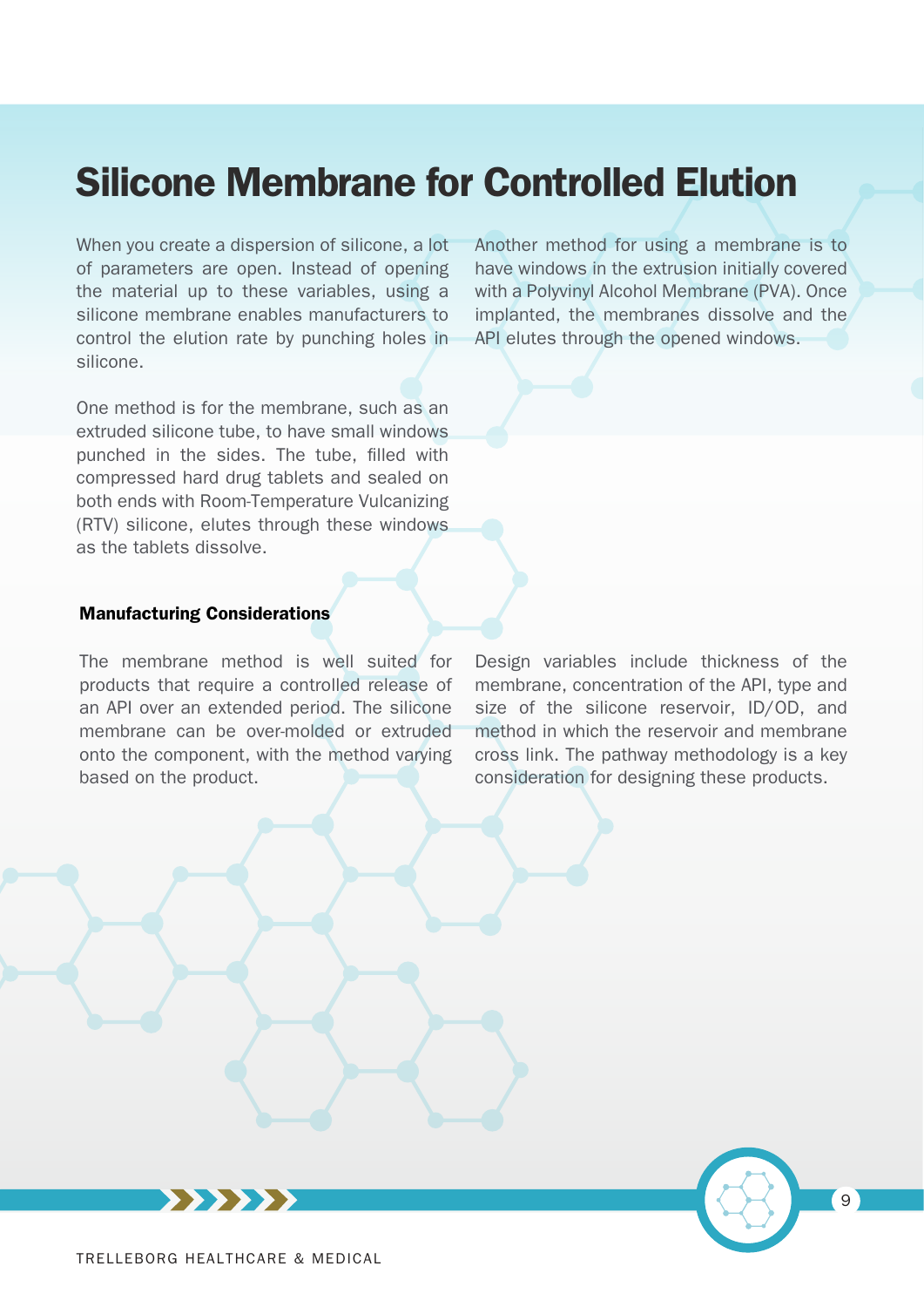# Trelleborg Drug-Eluting Product Studies

To prove the effectiveness of the methods of adding an API to silicone, studies were completed into the methods, as well as the effectiveness of different drugs.

## Study 1 - Investigate the Effectiveness of a Silicone Membrane for controlling Long Term Elution Rates

The purpose of the study was to evaluate the effectiveness of a silicone membrane for controlling the flux rate over the life of a long-term intrauterine (IUD) product. The variables centered on the design of the device, with alterations made to the concentration of the API, type and size of the silicone reservoir, wall thickness, and cross-linking of the reservoir. Products eluted over a 28-day period and the daily elution rate was measured by a high-performance liquid chromatography (HPLC) system.

### The output variable was the elution rate of the API.

The theory is that flux rate between the reservoir and membrane is so high that it will not impact the flux rate from the membrane to the outside. The continuous force of API diffusing into the membrane is at a constant flux rate. The predicate, Levonorgestrel, is expected to reduce its elution rate slowly over the five-year period such that 50% of the drug is remaining in the drug delivery product.

#### Results of Study 1

Results from the HPLC system showed that the product performed differently at lower API concentration levels. It also revealed that the thickness and durometer of the membrane had the largest impact on the rate. These variables were tested at different levels to determine the necessary parameters for an ideal elution rate.

The substantial impact that the membrane thickness had on the elution rate made it essential to have precise dimensional control during manufacturing. Even if the thickness is

off by .0005 inch, differences in elution rate were detectable. Through successive engineering builds, the engineering team was able to determine the necessary variables to ensure the product performed near the level of the control.

It is typical for these long-term implantable devices to have a higher level of elution variation during the first few days after implantation. As the product approaches its equilibrium, the elution rate will stabilize.



**\*\*\*\*\***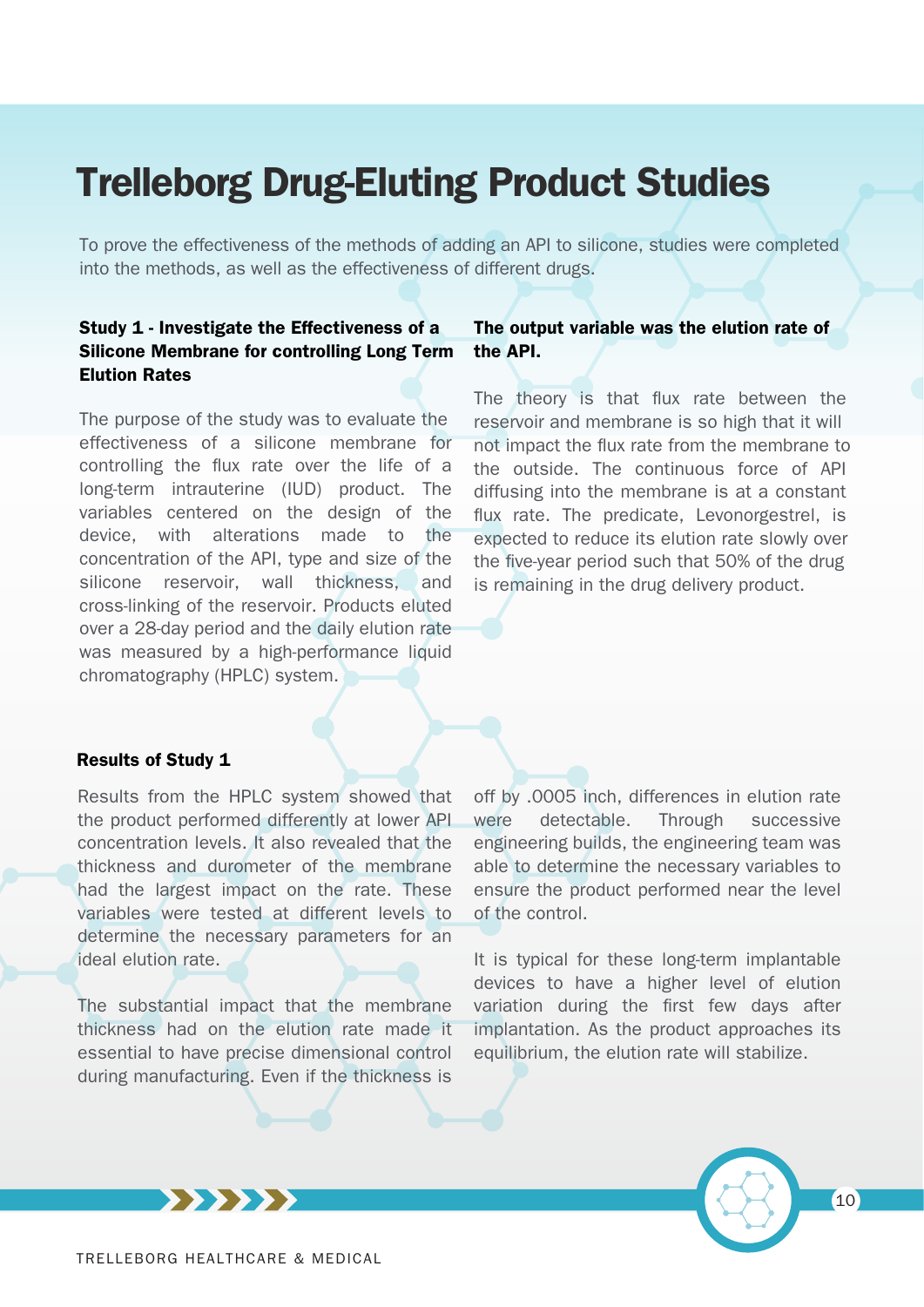Coefficient of variation of micrograms eluted per day for the control product was 3.14% throughout days 7 to 28 of the testing. The predicate device, the original device that was FDA approve, had variation of 7.37%, and the

Trelleborg prototype tested at 3.43% over the same timeframe. Figure 1 shows the comparison of the levonorgestrel release rate in micrograms per day.

11



Once the prototype performed near the required standards, the team completed additional builds to improve the design and determine how to mold at large scale with minimal cost.



TRELLEBORG HEALTHCARE & MEDICAL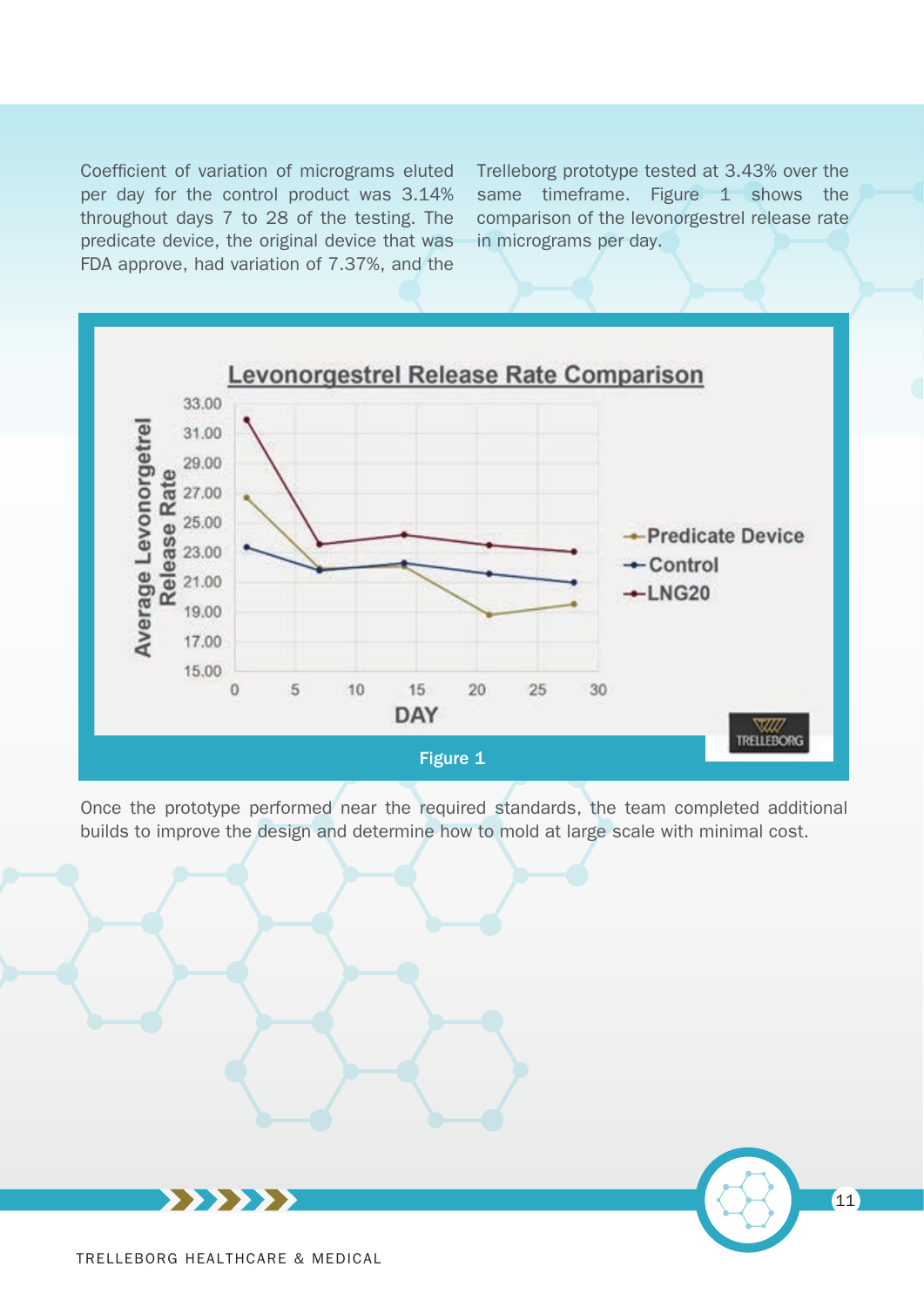### Study 2 – Evaluate the impact of immersion parameters on impregnation of antibiotics

The purpose of the study was to evaluate the relationship between two input variables and the process output. It involved two antibiotics, clindamycin hydrochloride (CLIN) and rifampicin (RIF).

Both of the drugs' powders were dissolved in chloroform, a solvent that swells silicone rubber. Application of the drugs were to lengths of 50 durometer silicone tubing. Input variables were the concentration of drugs in the solution and the immersion time. The process output was the concentration of drugs impregnated in the tubing.

A dissolution technique as well as an HPLC analytical method quantified the mass of drugs impregnated in the various samples. Hydrocephalus shunts, a small plastic tube that helps drain extra cerebrospinal fluid from the brain, provided a convenient test case. Product labeling for the devices notes that the shunts contain 0.15% by weight clindamycin and 0.054% rifampicin. Literature submitted to the FDA indicates that the manufacturer has established acceptance ranges for both drugs;  $+/$ - 45% for clindamycin and  $+/$ -60% for rifampicin.

### Results of Study 2

Data from the study is summarized in Figure 2

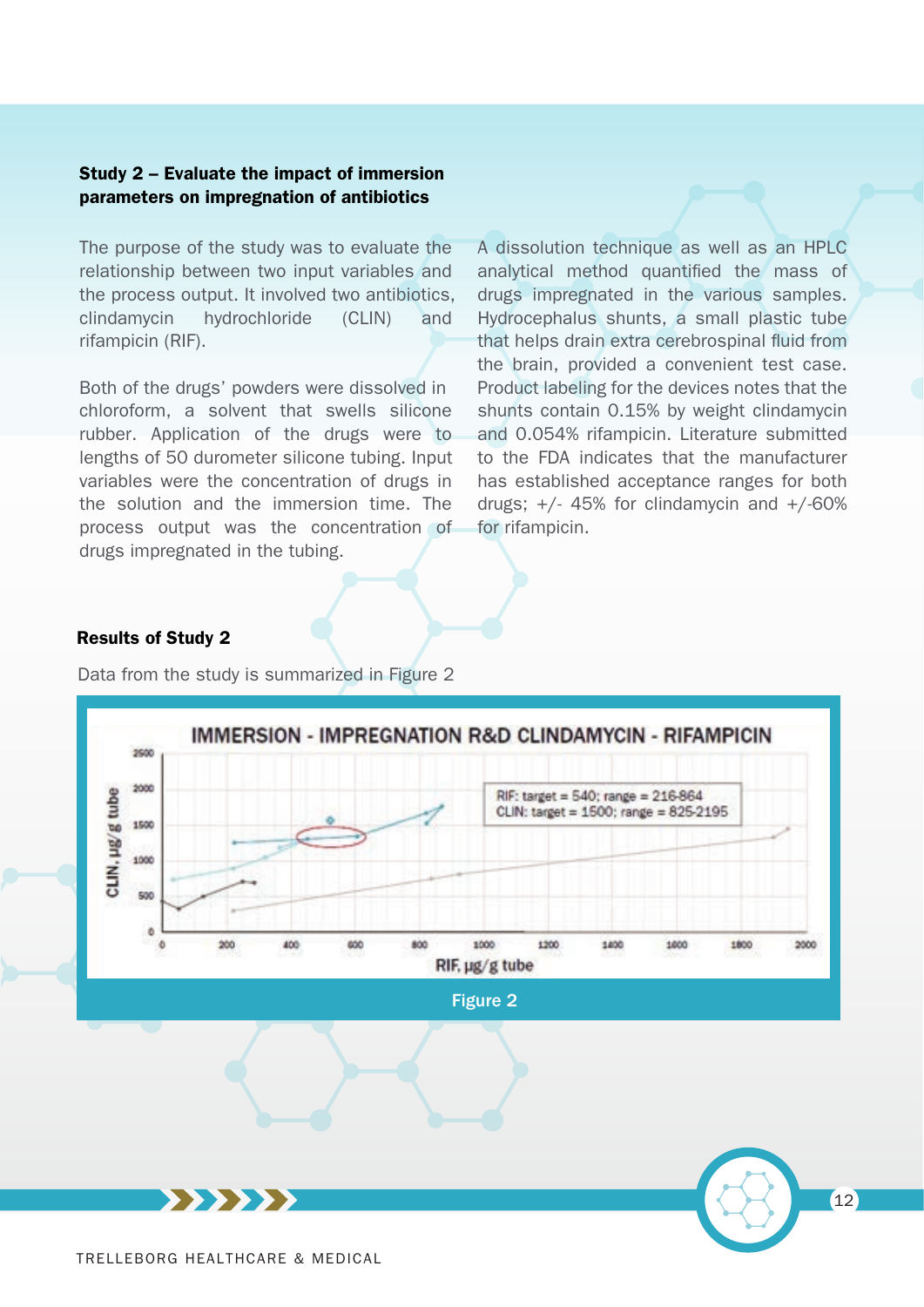Rifampicin and clindamycin concentrations show on the x and y axes, respectively. The target, expressed as 1500 micrograms of CLIN and 540 micrograms of RIF per gram of tube, shows as the white X. Data points within the white box would meet the manufacturers' acceptance criteria. The colored lines represent different solutions containing different drug concentrations. Each line includes five data points. Each data point represents the drug content of a sample immersed for five, 15, 30, 60, or 120 minutes.

After some trial and error, investigators prepared two solutions, represented as the blue and gray lines, with impregnations of drug concentrations that were easily within the acceptance zone, and in two cases, circled in green, very close to the absolute target.



A final part of the study confirmed that the immersion process did not impact the antimicrobial efficacy of the drugs. As shown in Figure 3, a zone of inhibition test demonstrated that a powerful inhibitory effect on the growth of Staphylococcus aureus. Data from the study is summarized in Figure 2.

13

XXXXXX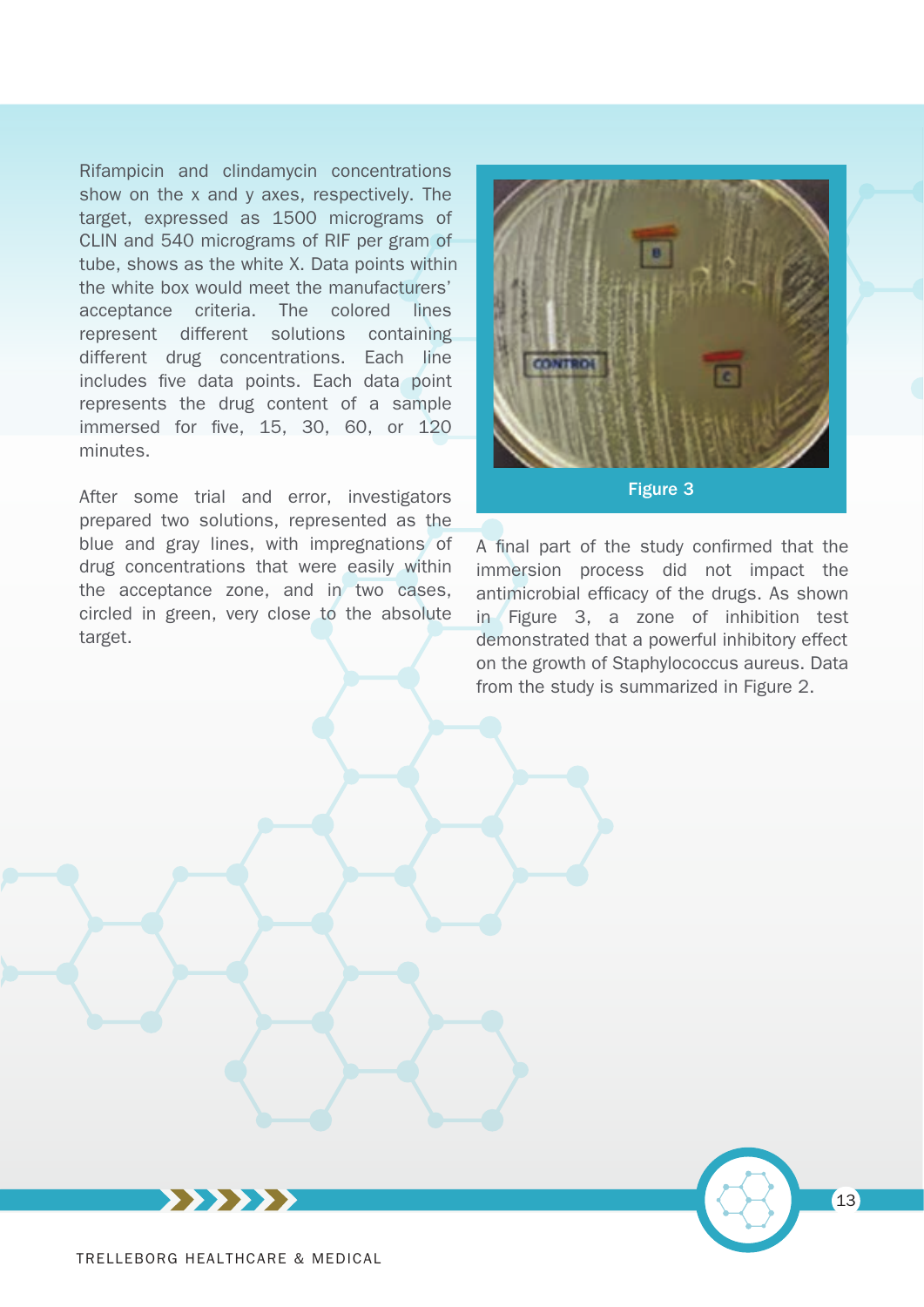### Study 3 – Investigate the immersion impregnation as a platform process technology

The purpose of the third study was to investigate the immersion-impregnation process as a platform technology by evaluating impregnation from solutions containing various solvents and drugs.

Methodology for this study differed from the clindamycin-rifampicin research in three key areas. First, the objective of the initial study was to impregnate silicone rubber with a very specific concentration of two antibiotics. The

goal in this second study was to impregnate samples with the highest possible concentrations of four different drugs. Second, unlike the original study that involved the preparation of numerous low concentration solutions, the second study evaluated drug impregnation from only saturated solutions. And third, the first study measured drug content using HPLC analysis. In this follow up study, gravimetrically quantifed the mass of impregnated drug by comparing the weights of samples before immersion and after devolatilization.

## Four active pharmaceutical ingredients were investigated;

- Dexamethasone acetate, a glucocorticosteroid, used to treat inflammatory and autoimmune conditions. The drug is on the World Health Organization's list of Essential Medicines.
- Ethinyl estradiol, a synthetic hormone found in oral contraceptives as well as transdermal patches used for hormonal replacement therapies.
- Paclitaxel, a chemotherapy drug, added as an anti-proliferative agent in stent coatings to prevent restenosis.
- Triamcinolone acetonide, a corticosteroid, administered as eye drops to treat macular edema and under investigation as a treatment for age-related macular degeneration; recently approved, as an injection, for treatment of pain associated with osteoarthritis.

After evaluation of nine solvents, solvent polarities ranged from 0.45 Debye for 1.4 dioxane to 3.96 Debye for dimethyl sulfoxide. Samples used were lengths of silicone rod extruded from a 35-durometer high consistency rubber. Seven pieces of rod, each 20 mm in length, were placed in vials filled with solvent and removed from the solvent after soak periods ranging from five minutes to six hours.



**\*\*\*\*\*\***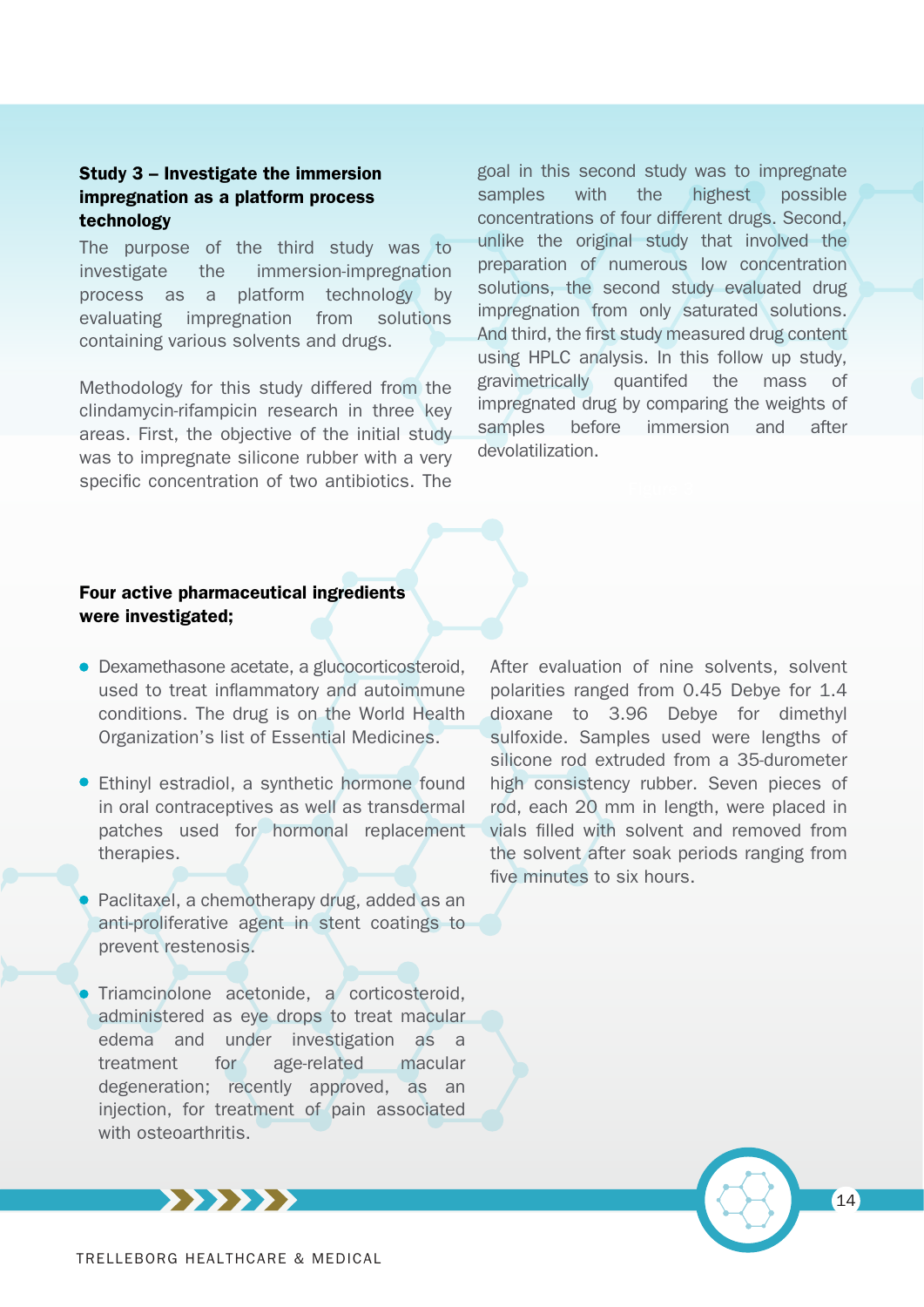### Results: Rod length

Rods immersed in chloroform and tetrahydrofuran increased in length by approximately 50% while rods soaked in acetone and 1.4-dioxane increased by 10-15%. For four solvents, dimethylformamide, dimethyl sulfoxide, ethanol, and methanol, expansion was less than 10%. The length of rods immersed in water were unchanged.

The data also shows that the swelling occurred over the first 120 minutes of immersion and that longer soaking periods resulted in no statistically significant dimensional changes.

Rod length as a function of solvent and immersion time is in Figure 4.

15



### SOLVENT SWELLING COMPARISON

Figure 4

**\*\*\*\*\*\*** TRELLEBORG HEALTHCARE & MEDICAL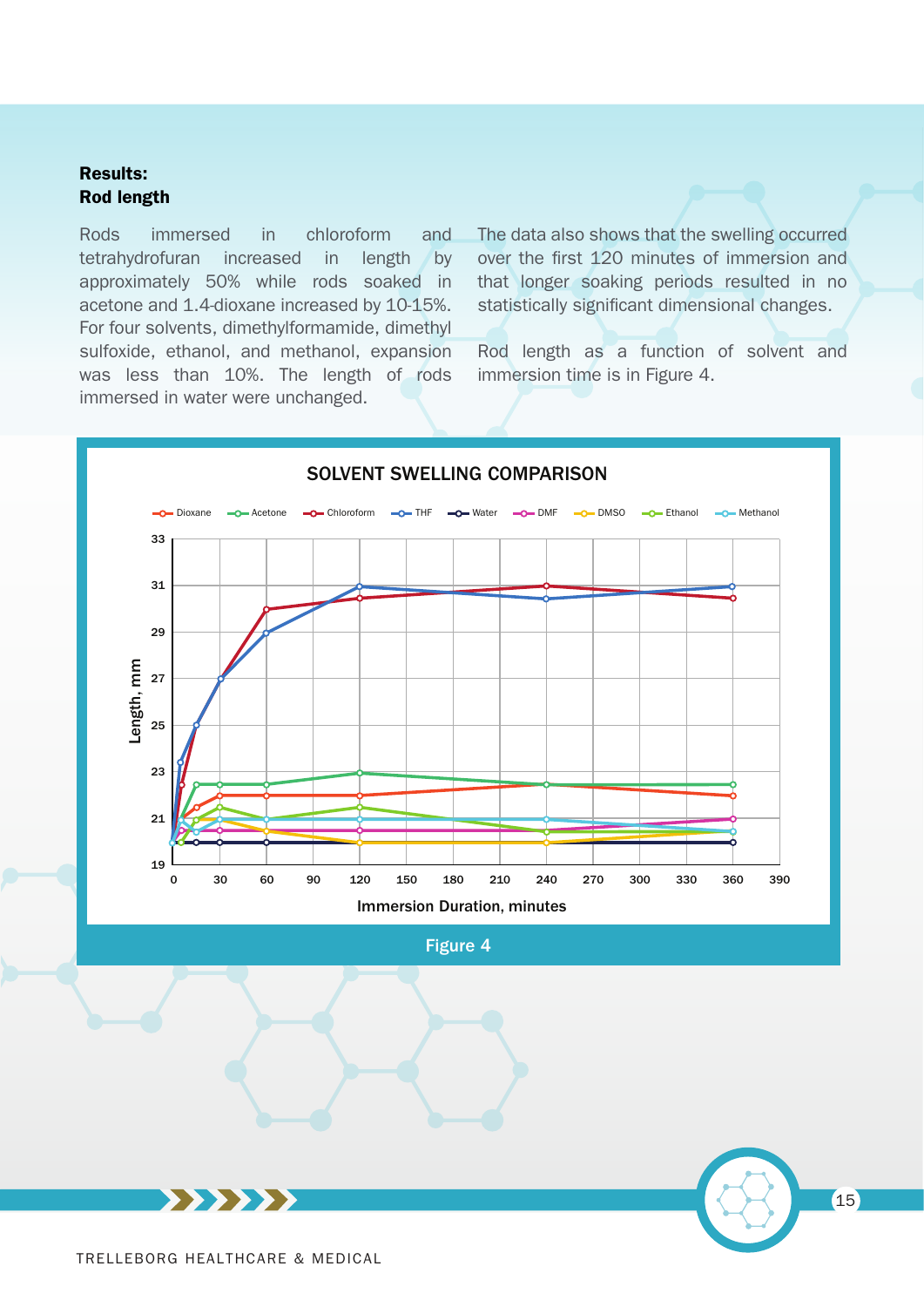#### Saturated Drug Solutions

Evaluation of solubility of the four API was in various solvents. Approximately 2 ml of solvent was added and weighed to a 15-ml glass vial. Small quantities of the drug, typically less than 50 mg, were added to the solvent until undissolved powder was seen in

the liquid. Additional solvent was then added in drops until a clear solution was observed. Figure 5 summarizes the drug concentrations of the various saturated solutions produced in this study.

| <b>API</b>              | Solvent    | <b>Solubility (mass API/mass solution)</b> |
|-------------------------|------------|--------------------------------------------|
| Dexamethasone Acetate   | Acetone    | 5.4%                                       |
|                         | Chloroform | 0.5%                                       |
|                         | DMF        | 31.1%                                      |
|                         | DMSO       | 5.5%                                       |
|                         | THE        | 12.3%                                      |
| Ethinyl Estradiol       | Acetone    | 19.3%                                      |
|                         | Chloroform | 1.1%                                       |
|                         | THE        | 38.0%                                      |
| Paclitaxel              | Chloroform | 8.9%                                       |
|                         | THE        | 22.8%                                      |
| Triamcinolone Acetonide | Chloroform | $-0.5%$                                    |
|                         | <b>DMF</b> | 24.7%                                      |
|                         | THE        | 3.4%                                       |

#### Sample Preconditioning Results

Even completely vulcanized silicone rubber contains polymer chains that are not crosslinked into the elastomeric matrix. Silicone manufacturers refer to these un-crosslinked polymers as "loose juice." It is well documented that these un-crosslinked polymers can be extracted from silicone rubber by exposure to various organic solvents. Qualification of the mass loss associated with the extraction of these polymers was through immersion of samples in four solvents for 24 hours. Samples then devolatilized for an additional 24 hours.

Mass loss ranged from 2.5% to 3.0%. Trelleborg investigators understood that immersing samples in drug-solvent solutions would result in two competing and simultaneous diffusion processes; drug would diffuse from solution into the silicone rubber while at the same time un-crosslinked polymers would diffuse from the rubber into solution. Calculations regarding the mass gain associated with drug impregnation would skew by mass loss associated with polymer extraction. To avoid this problem the remaining silicone rod was pre-conditioned by soaking for 24 hours in chloroform followed by a 24-hour devolatilization.



**\*\*\*\*\*\***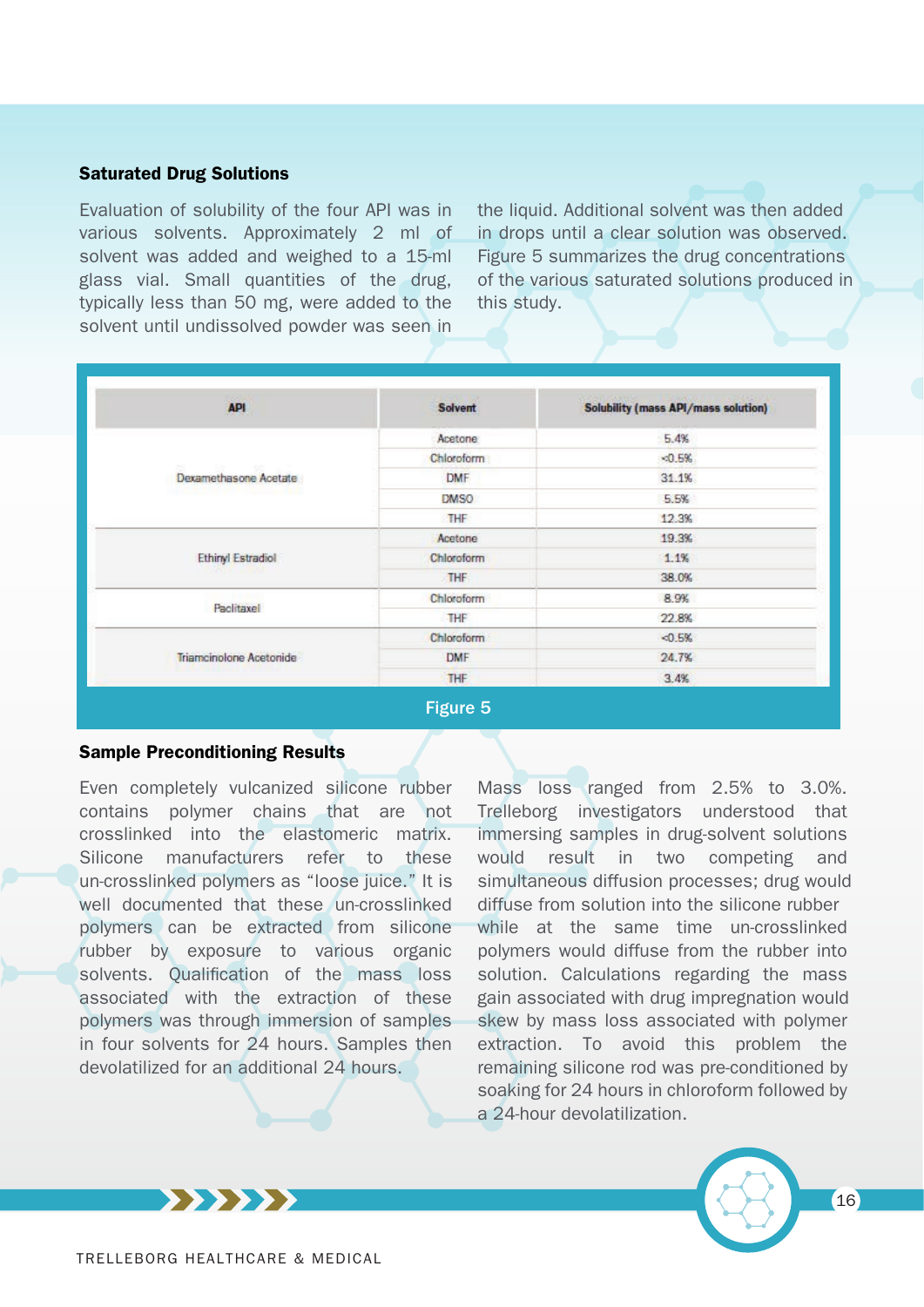#### Immersion-Impregnation Results

The pre-conditioned rod was cut into 10 mm lengths, weighed, and then immersed in eight different saturated drug solutions. After a two-hour immersion period, the samples were

removed from the solution, weighed, allowed to devolatilize for 24 hours, and then reweighed. Results are summarized in Figure 6.

| <b>Solution</b>                     | <b>Solution</b><br><b>Concentration</b><br>(mass API/mass<br>solution) | Initial mass.<br>grams | <b>Mass after</b><br>2 hour<br>Immersion.<br>grams | <b>Final mass</b><br>after 24 hour<br>devolatilization.<br>grams | <b>Experimental API</b><br><b>Concentration in Elastomer</b><br>(mass API/mass<br>impregnated elastomer) |
|-------------------------------------|------------------------------------------------------------------------|------------------------|----------------------------------------------------|------------------------------------------------------------------|----------------------------------------------------------------------------------------------------------|
| Dexamethasone Acetate in DMF        | 31.1%                                                                  | 00811                  | 0.0860                                             | 0.0831                                                           | 2.41%                                                                                                    |
| Dexamethasone Acetate in THF        | 12.3%                                                                  | 0.0819                 | 0.1606                                             | 0.0871                                                           | 5.97%                                                                                                    |
| <b>Ethinyl Estradiol in Acetone</b> | 19.3%                                                                  | 0.0872                 | 0.0998                                             | 0.0869                                                           | Not Detected                                                                                             |
| <b>Ethinyl Estradiol in THF</b>     | 38.0%                                                                  | 0.0833                 | 0.1023                                             | 0.0841                                                           | 0.95%                                                                                                    |
| Paclitaxel in Chloroform            | 8.9%                                                                   | 0.0816                 | 0.2114                                             | 0.0827                                                           | 1.33%                                                                                                    |
| Paclitaxel in THF                   | 22.8%                                                                  | 0.0842                 | 0.1493                                             | 0.0853                                                           | 1.29%                                                                                                    |
| Triamcinolone Acetonide in DMF      | 24.7%                                                                  | 0.0820                 | 0.0852                                             | 0.0819                                                           | Not Detected                                                                                             |
| Triamcinolone Acetonide in THF      | 3.4%                                                                   | 0.0837                 | 0.2379                                             | 0.0866                                                           | 3:35%                                                                                                    |

#### Figure 6

#### Discussion Points

The test results highlighted a number of discussion points:

1. For six of the eight samples, the mass after impregnation and devolatilization was greater than the initial mass. Trelleborg investigators attribute this mass increase to drug impregnated within the silicone rod.

2. The mass of impregnated drug ranged from 0.95% (ethinyl estradiol in THF) to 5.97% (Dexamethasone acetate in THF). To put these numbers in to perspective, recall that the combined clindamycin and rifampicin concentration in the previously mentioned hydrocephalus shunts is 0.204%. This means the relatively low drug content of samples

impregnated with estradiol is still nearly five times greater than the total antibiotic content of the neurological shunts.

3. Study investigators had assumed that the mass of impregnated drug would be equalto the mass of solution absorbed by the sample during immersion multiplied by the concentration of the drug within the solution. However, the data shows that this was not the case. Consider the sample immersed in the saturated THF-dexamethasone solution. Immersion caused the sample to increase in mass by 0.0787 grams (0.1606 – 0.0819). The solution contained 12.3% dexamethasone acetate.

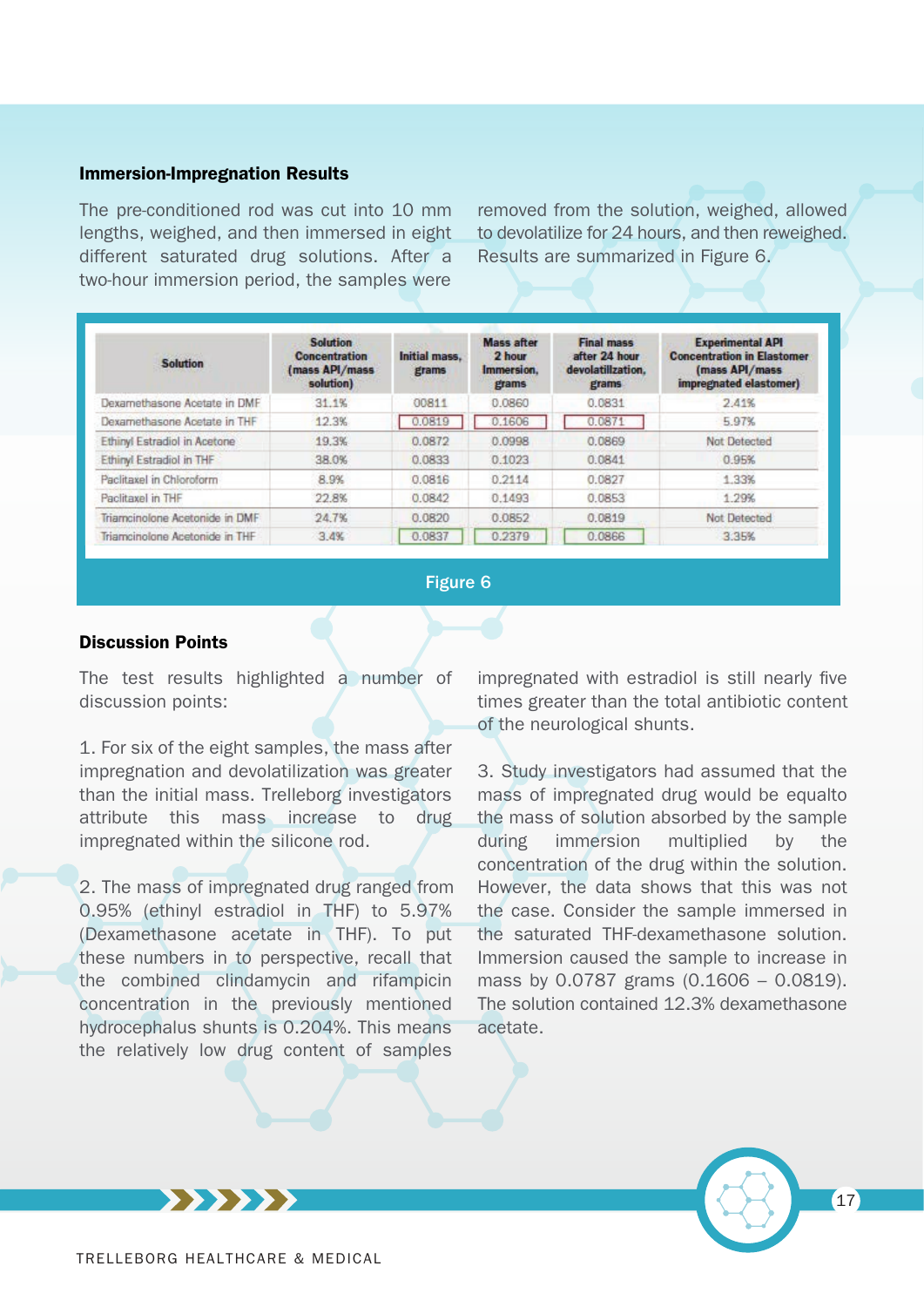

Investigators assumed therefore that the wet sample now contained 0.0097 grams of drug (0.0787 grams x 0.123) and that the weight of the sample after devolatilization would reflect this added mass. In fact, the mass of the devolatilized sample increased by 0.0052 grams  $(0.0871 - 0.0819)$ . The actual mass increase was 54% of the predicted increase. The sample immersed in the THF-triamcinolone acetonide solution gave similar results; the actual mass increase was 56% of the predicted mass.

4. The data suggests that the silicone samples introduce a partitioning effect between the drug solute and solvent. It is likely that this effect is attributable to the drug's reduced solubility in silicone relative to its solubility in solution and possible that the solubility of the drug may be enhanced by modifying the backbone of the silicone polymer or the surface of the reinforcing silica filler.

18



**XXXXXX**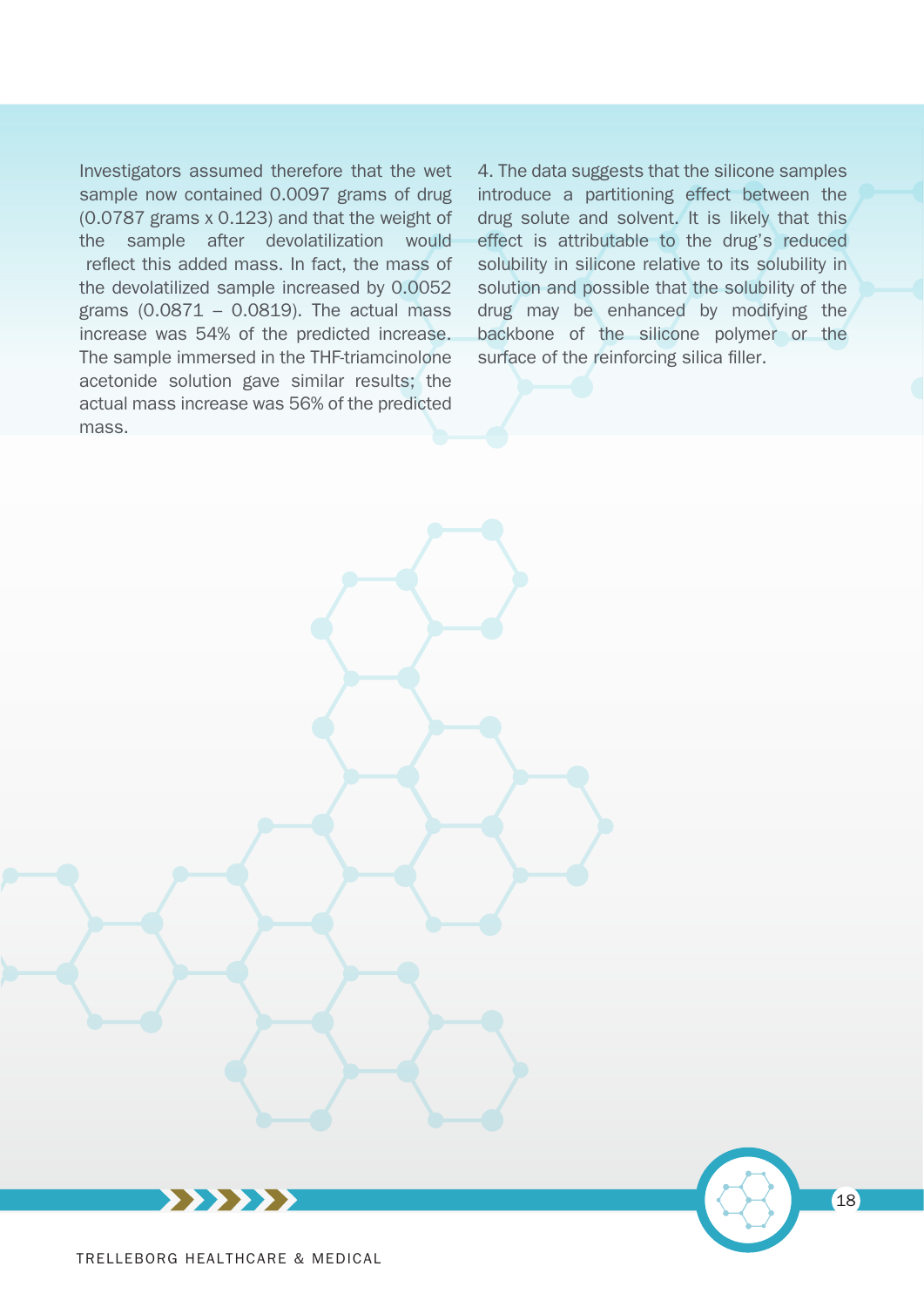#### Conclusion



The variety, versatility, and exceptional permeability of silicone elastomers are characteristics that have made this family of materials attractive for drug-device combination products. In the majority of cases, these devices are produced by combining a drug powder with a silicone raw material; the mixture is formed into a shape, then vulcanized. Undoubtedly, as the proven method of production of drug-eluting devices, this method will remain the process of choice despite its limitation to API unaffected by vulcanization.

Test results presented in this whitepaper prove the viability of impregnation of vulcanized silicone and how potentially this technology could extend the range of APIs that considered in drug-eluting device concepts.

As market projections show, the drug delivery device market should continue to grow at a considerable rate. Recent advancements in medication administration techniques, rising demand for minimally invasive techniques due to enhanced patient outcomes, higher cost-efficiency, safety, and efficacy are all contributing factors projected to fuel demand. The increasing popularity of microscale implantable devices with multiple applications is yet another factor contributing to the projected growth.

Device manufacturers will continue to develop novel solutions using these technologies, ultimately resulting in higher quality and safer treatments to improve patient outcomes.



# Zach Fletcher

Business Development Manager for Drug/Biologic-Eluting Devices Email: Zach.Fletcher@trelleborg.com

With a curiosity and passion for emerging technologies, Zach works to build partnerships with people and organizations interested in delivering targeted therapies in novel ways. Having previously spent seven years in prototype manufacturing, he is very familiar with the journey product developers face. At Trelleborg Healthcare & Medical, he is backed by an experienced team eager to solve our partners' complex challenges by applying our expertise in drug delivery via silicone and polymer technologies.



**\*\*\*\*\*\***